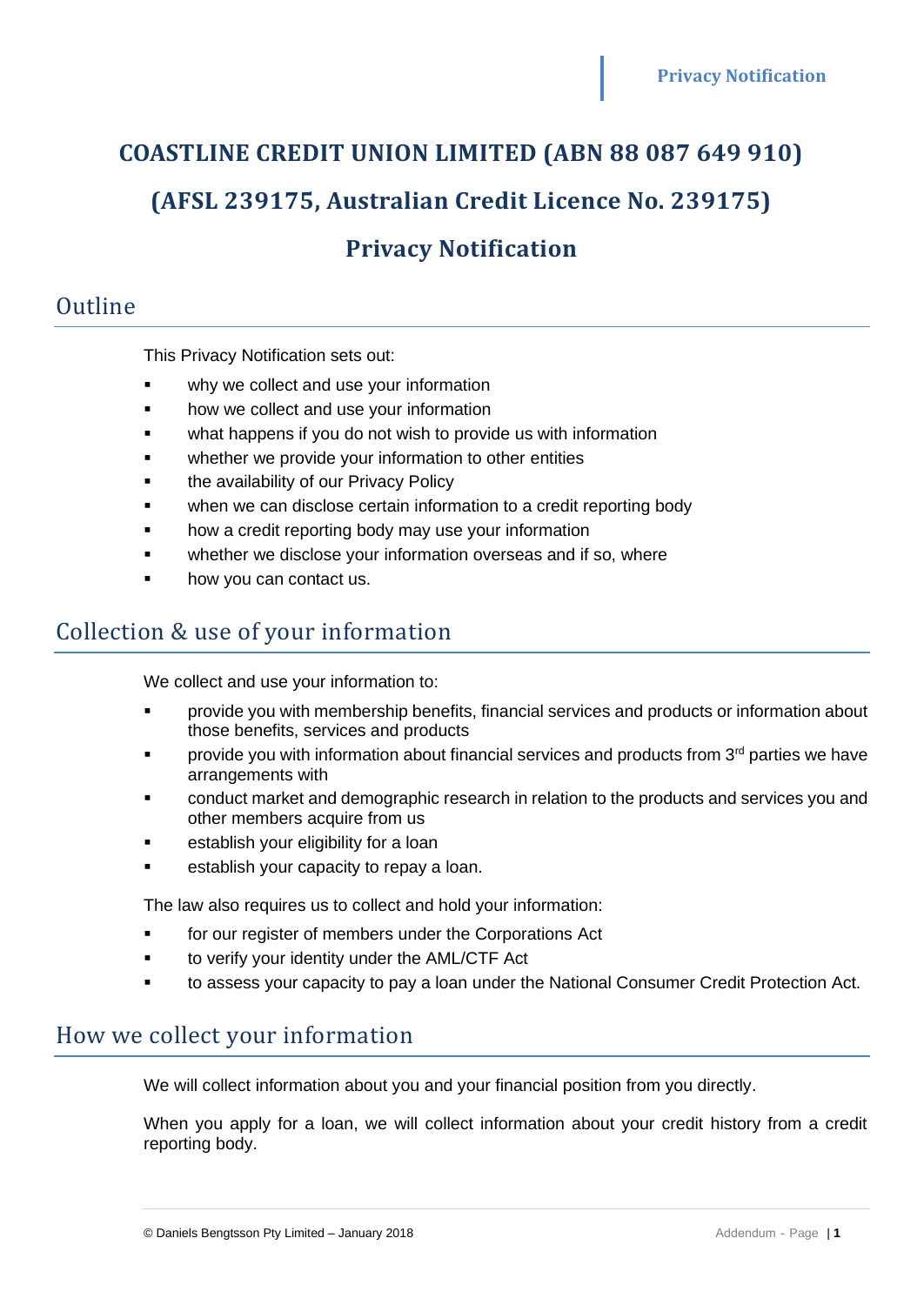#### How you can access your information

You can request access to your information at any time.

## What if you do not wish to provide us with information?

If you do not give us the information we require, we may not be able to admit you to membership or provide you with the financial service or product you have applied for.

## Providing your information to credit reporting bodies

The credit reporting body we disclose information to is Equifax.

If you do not make your repayments when they fall due or commit a serious credit infringement, we may disclose this to Equifax. Any information we provide to Equifax will be included in reports provided to credit providers to help them to assess your creditworthiness.

You can ask Equifax not to use your information for pre-screening of direct marketing by a credit provider. You can also ask them not to use or disclose your information if you reasonably believe that you have been or are likely to be a victim of fraud.

Equifax's policy on the management of information is available at www.equifax.com.au.

You can contact Equifax by:

- $Phone 138332$
- E-mail info-eev@equifax.com

#### Providing your information to other entities

We disclose your information to other entities. We can disclose your information to:

- entities that verify identity
- providers of payment and card services, when you make a transaction using a payment service or a card
- lawyers, conveyancers, accountants, brokers and agents who represent you
- contractors for statement printing and mail out, card and cheque production, market research or direct marketing
- affiliated product and service suppliers to provide information to you about their services and products
- credit reporting bodies and other financial institutions that have previously lent to you
- persons you use as referees
- for property loans property valuers and insurers
- mortgage documentation service
- trustee and manager of securitised loan programs
- any proposed quarantor of a loan
- debt collection agencies, lawyers, process servers
- our auditors.